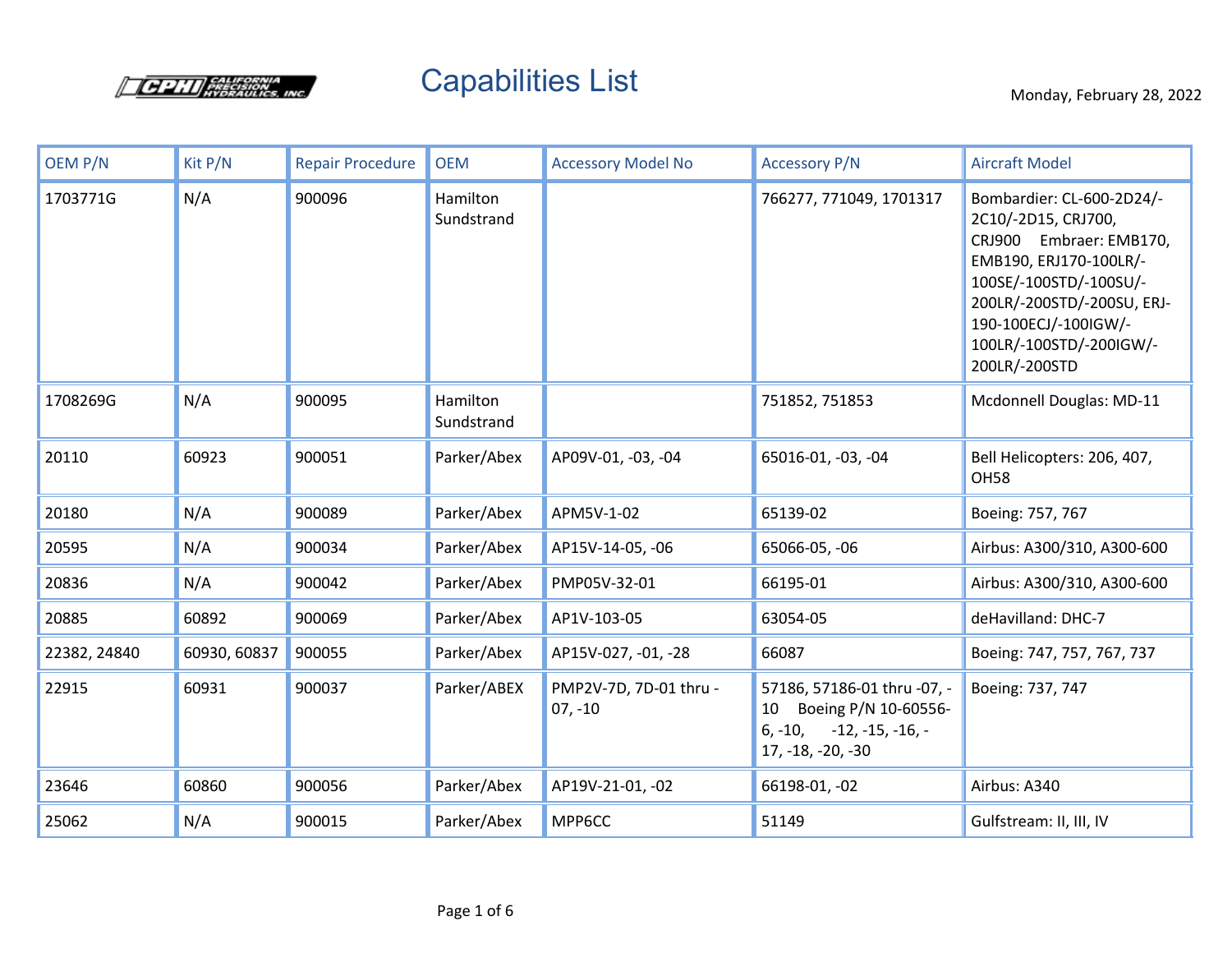| <b>OEM P/N</b>         | Kit P/N | <b>Repair Procedure</b> | <b>OEM</b>    | <b>Accessory Model No</b>                                                                                                    | <b>Accessory P/N</b>                                                                                 | <b>Aircraft Model</b>                                                |
|------------------------|---------|-------------------------|---------------|------------------------------------------------------------------------------------------------------------------------------|------------------------------------------------------------------------------------------------------|----------------------------------------------------------------------|
| 25986, 45403,<br>52536 | 60918   | 900060                  | Parker/Abex   | AP6VSC-0101, -113, -02, -<br>03, -04, AM6CC-37-01,<br>APVSC-118, -02, -03, -04, -<br>05, APVSC-124, -01, -02, -<br>$03, -04$ | 42046, 66173-02, -03, -04,<br>68071-01, 51164, -01, -02, -<br>03, -04, 66190-02, -03, -<br>$04, -05$ | Boeing: 717, 717-200                                                 |
| 27448                  | N/A     | 900061                  | Parker/Abex   | AP6VSC-0101, -113, -02, -<br>03, -04, -05                                                                                    | 66173                                                                                                | Bombardier Q-400 Series                                              |
| 314482                 | N/A     | 900054                  | Eaton/Vickers | PV3-044-8, -8A                                                                                                               | 320598, 731633                                                                                       | <b>Bell Helicopters: 412</b>                                         |
| 332574                 | N/A     | 900079                  | Eaton/Vickers | MPEV3-011-25C                                                                                                                | 731840                                                                                               | deHavilland: DHC-8                                                   |
| 334094                 | N/A     | 900070                  | Eaton/Vickers | PV3-044-26, -48                                                                                                              | 384925, 887056                                                                                       | Fairchild: Metro II/III<br>Bombardier: CRJ                           |
| 341901                 | N/A     | 900071                  | Eaton/Vickers | PV3-022-28, -29                                                                                                              | 569105                                                                                               | Bell Helicopters: 214ST<br>Embraer: EMB-120                          |
| 342651                 | N/A     | 900063                  | Boeing        | SV3-150-6                                                                                                                    | 114HS200-4                                                                                           | Boeing: CH47 (Chinook 414<br>Helicopter)                             |
| 342913                 | N/A     | 900014                  | Eaton/Vickers | PV3-115-EA5                                                                                                                  | 862536                                                                                               | <b>Fokker: 100</b>                                                   |
| 350511                 | N/A     | 900064                  | Eaton/Vickers | PV3-075-23                                                                                                                   | 570340                                                                                               | British Aerospace: BAe 146<br>Lufthansa: Avro RJ85                   |
| 390714, 424570         | N/A     | 900005                  | Eaton/Vickers | PV3-160-4, -4A, -4B, -4C, -8                                                                                                 | 371380, 424244, 623337,<br>623339, 569653                                                            | Boeing: 707, 720, 727, 737<br>McDonnell Douglas: DC-8                |
| 396382                 | N/A     | 900081                  | Eaton/Vickers | MPEV3-032-2                                                                                                                  | 910305                                                                                               | Airbus: A310, A300B<br>Lockheed: L-1011, C-130/L-<br>100 Hercules    |
| 404783                 | N/A     | 900032                  | Eaton/Vickers | MPEV3-032-1E, -1F, -1G, -<br>10A, -10B, -15, -17 PV3-<br>032-3, PV3-032-11                                                   | 405894, 420609, 510203,<br>570347, 624372, 693830,<br>715776, 861555, 971808,<br>974540              | McDonnell Douglas: MD-88,<br>Boeing B717, Airbus A319,<br>A320, A330 |
| 40970                  | 60922   | 900074                  | Parker/Abex   | AP09V-03, -03-08                                                                                                             | 40553, -03                                                                                           | <b>Bell Helicopters:</b>                                             |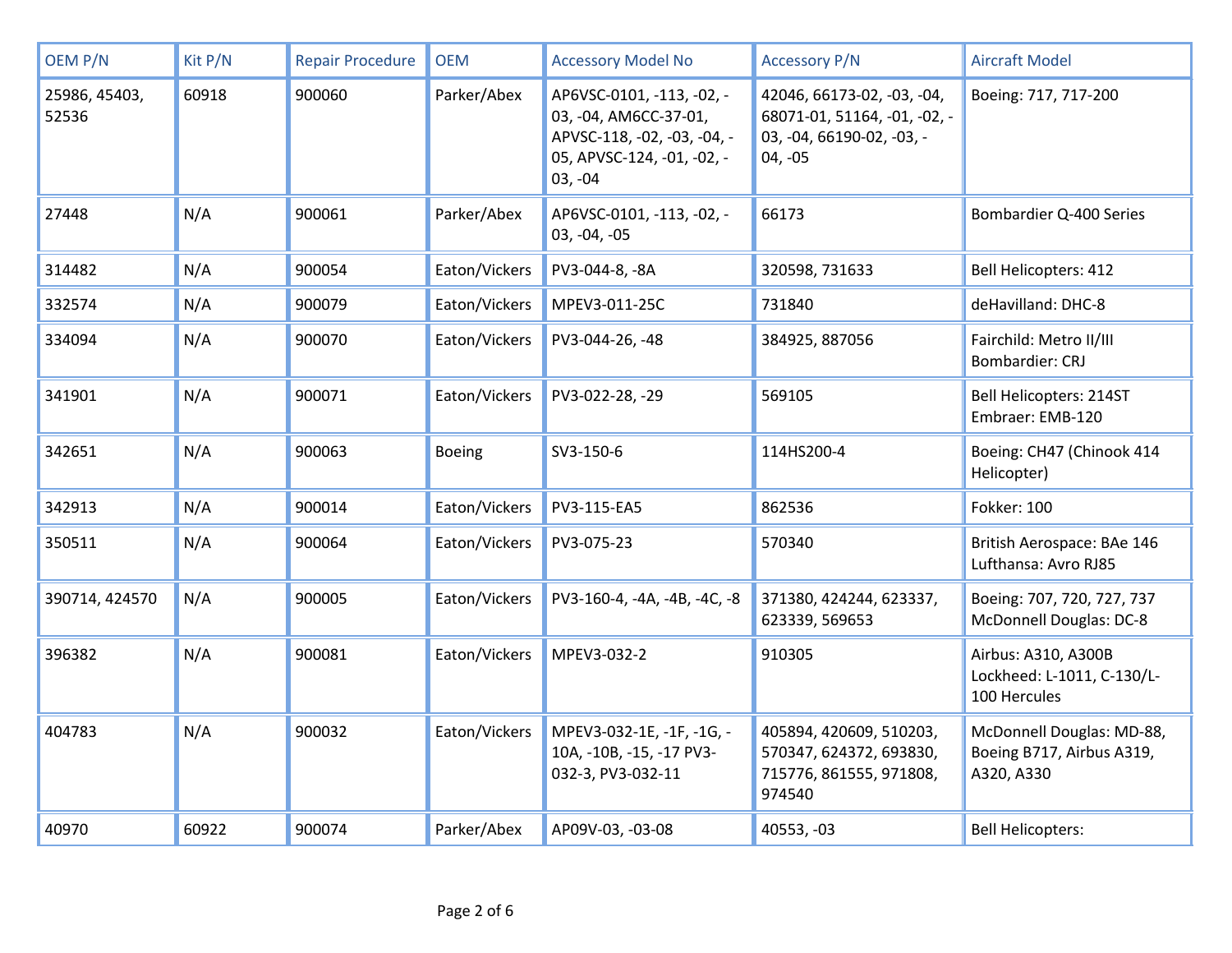| OEM P/N                 | Kit P/N       | <b>Repair Procedure</b> | <b>OEM</b>             | <b>Accessory Model No</b>                   | <b>Accessory P/N</b>                              | <b>Aircraft Model</b>                                                                     |
|-------------------------|---------------|-------------------------|------------------------|---------------------------------------------|---------------------------------------------------|-------------------------------------------------------------------------------------------|
| 40984                   | 42974         | 900072                  | Parker/Abex            | MPP3C-02 Series                             | 4204001                                           | Airbus: ATR42/72 British<br>Aerospace: BAe 146, BAe<br>146RJ                              |
| 4100032-1               | N/A           | 900066                  | <b>Allied Signal</b>   |                                             |                                                   |                                                                                           |
| 4100573-2,<br>4100687-1 |               | 900090                  | Frisby                 |                                             | 4100762-2, -3, -4                                 | deHavilland: DHC-8                                                                        |
| 4110239-3               | 4110300-2, -3 | 900073                  | <b>Allied Signal</b>   |                                             | 4110302-5, -6                                     | Boeing: 767                                                                               |
| 4112007-3               | 4112008-2     | 900099                  | Hamilton<br>Sundstrand |                                             | 4101002-9, -11                                    | Airbus: A320                                                                              |
| 414005                  | N/A           | 900004                  | Eaton/Vickers          | PV3-240-2F, -2H, -18                        | 350880-6, 623272, 849589                          | Boeing: 747<br>Mcdonnell<br>Douglas: DC-10 Lockheed: L-<br>1011                           |
| 41460                   | N/A           | 900082                  | Parker/Abex            |                                             | 42022, 40178                                      | Gulfstream: Hawker:<br>Dornier: DO-228                                                    |
| 414776                  | N/A           |                         | Eaton/Vickers          | PV3-240-2F, -2G, -2H                        | 350880-6, -7                                      | Boeing: 747, 757, 767<br>Airbus: A300/310<br>McDonnell Douglas: DC-10<br>Lockheed: L-1011 |
| 428296                  |               | 900059                  | Eaton/Vickers          | PV3-075-9UK1A, K1B, K2,<br>K <sub>2</sub> A | 453627, 716985, 716988,<br>717094                 | British Aerospace: BAe 146                                                                |
| 42986                   | N/A           | 900023                  | Parker/Abex            | AM05C-067                                   | 42049                                             | Airbus: A320                                                                              |
| 45138, 66805            | 60925         | 900091                  | Parker/Abex            | AP1V-3, -058, -058-01                       | 57083, 42045, 42045-01                            | Cessna: Citation III                                                                      |
| 51860                   |               | 900083                  | Parker/Abex            |                                             | 39432, 51060, 51110,<br>51131                     | Boeing: 727, 737<br>Honeywell: TPE331                                                     |
| 56624                   | 60893         | 900039                  | Parker/ABEX            | AP4V-01, -02, -18                           | 66036, 66039-01, -02                              | Lockheed: C-130/L-100<br>Hercules, L-100, L-188, L-382                                    |
| 569757                  | N/A           | 900031                  | Eaton/Vickers          | MPEV3-056-6D, -6F, -6H, -<br>10A            | 622199, 623303, 731430,<br>731966, 887480, 887477 | Boeing: 727, 737, 747, 757,<br>767, 777                                                   |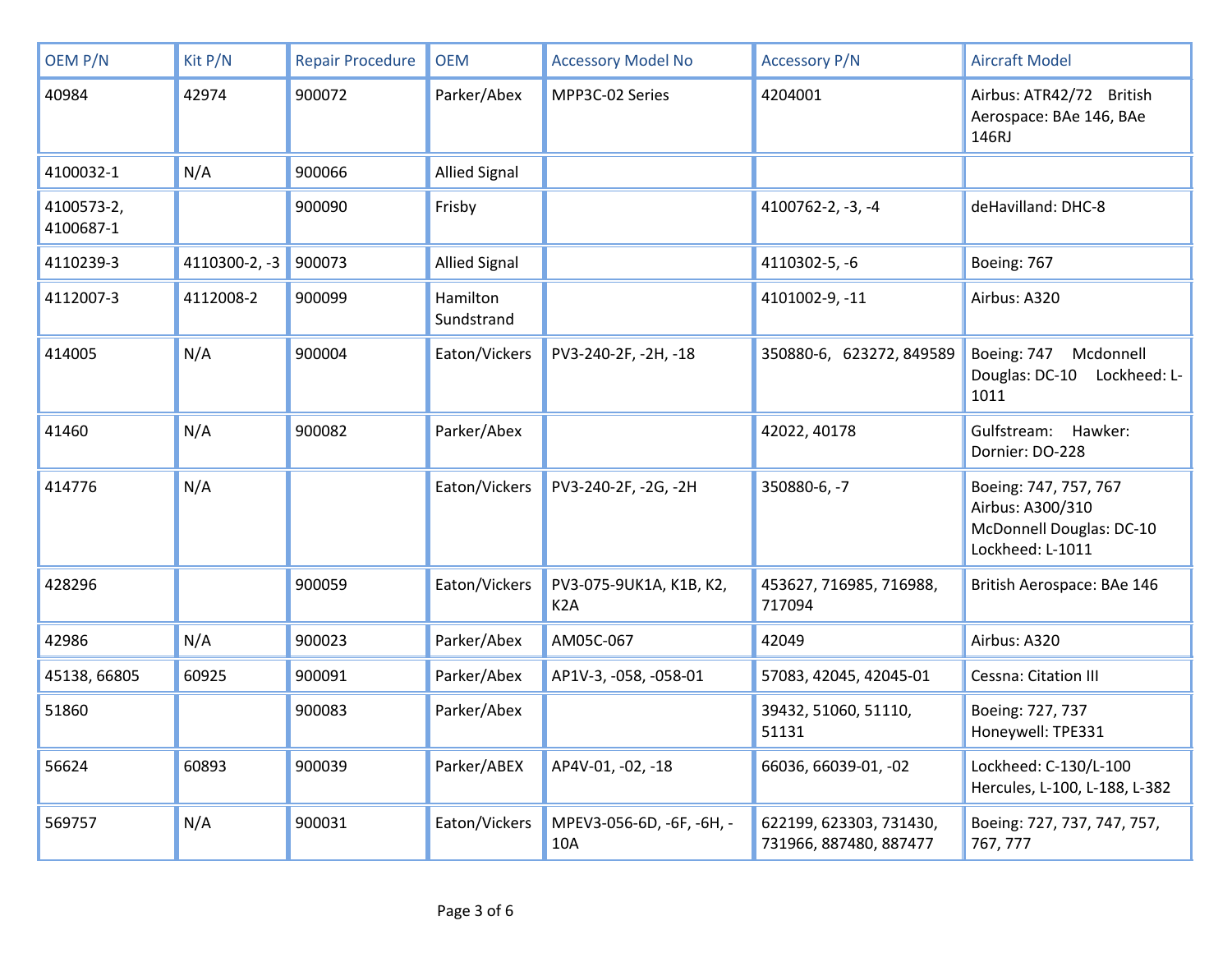| OEM P/N      | Kit P/N | <b>Repair Procedure</b> | <b>OEM</b>    | <b>Accessory Model No</b>                                                                                                            | <b>Accessory P/N</b>                                                                                                                                            | <b>Aircraft Model</b>                                                                       |
|--------------|---------|-------------------------|---------------|--------------------------------------------------------------------------------------------------------------------------------------|-----------------------------------------------------------------------------------------------------------------------------------------------------------------|---------------------------------------------------------------------------------------------|
| 571509       | N/A     | 900047                  | Eaton/Vickers | MPEV3-008-2B, -2C                                                                                                                    | 623859, 887173                                                                                                                                                  | <b>Bombardier: CRJ series</b><br>Airbus: A300/310                                           |
| 58434        | 60909   | 900050                  | Parker/Abex   | AP2V-17                                                                                                                              | 56075                                                                                                                                                           | Bell Helicopters: 204, 205                                                                  |
| 59907        | 60871   | 900067                  | Parker/Abex   | AP-12V Series                                                                                                                        |                                                                                                                                                                 | Sikorsky: S-76                                                                              |
| 61241        | N/A     | 900093                  | Parker/Abex   | AM14V-2                                                                                                                              | 68062                                                                                                                                                           | McDonnell Douglas: DC-10,<br><b>KC-10</b>                                                   |
| 61287        | N/A     | 900034                  | Parker/Abex   | AP15V-14-05, -06                                                                                                                     | 65066-05, -06                                                                                                                                                   | Airbus: A300/310, A300-600                                                                  |
| 61311        | 60924   | 900048                  | Parker/Abex   | AP09V-8-01                                                                                                                           | 65078-01                                                                                                                                                        | <b>Bombardier: CRJ series</b><br>Airbus: A300/310                                           |
| 62221, 62437 | 60870   | 900038                  | Parker/ABEX   | AP10V-7B, 7B-01, 7B-02,<br>AP10V-28; AP10V-58, 58-<br>01, -02, -03; AP10V-68, -68-<br>01, -02, -03; AP10V-78, -78-<br>$01, -02, -03$ | 55107, 55107-01, -02,<br>55035, 55097, 55097-01, -<br>02, -03, 65001, 65001-01, -<br>02, -03, 65053, 65053-01, -<br>02, -03 Boeing P/N 10-<br>$60470-4, -6, -7$ | Boeing: 727, 737, 747                                                                       |
| 622577       | N/A     | 900085                  | Eaton/Vickers | PV3-115-EA3C                                                                                                                         | 521449                                                                                                                                                          | British Aerospace: BAe 146                                                                  |
| 624232       | N/A     |                         | Eaton/Vickers | PV3-240-10, -10A, -10C, -<br>10 <sub>D</sub>                                                                                         | 623977, 887111, 887673,<br>3031863-001                                                                                                                          | Boeing: 747, 757, 767<br>Airbus: A320 McDonnell<br>Douglas: MD11, MD-10<br>Lockheed: L-1011 |
| 62771        | N/A     | 900033                  | Parker/Abex   | AP1V-62                                                                                                                              | 66137                                                                                                                                                           | Bombardier: Lear60                                                                          |
| 65601        | 60907   | 900034                  | Parker/ABEX   | AP15V-14-05, -06                                                                                                                     | 65066-05, -06                                                                                                                                                   | Airbus: A300/310, A300-600                                                                  |
| 66752        | 60897   | 900053                  | Parker/Abex   | AP2V-81, -82                                                                                                                         | 66007                                                                                                                                                           | Bell Helicopters: 212, 412                                                                  |
| 67711        | N/A     | 900049                  | Parker/Abex   |                                                                                                                                      | 414HS127-1, 51119-06                                                                                                                                            | Boeing: CH47 (Chinook 414<br>Helicopter)                                                    |
| 68682        | 60894   | 900035                  | Parker/ABEX   | MPP15V-7-05, -06                                                                                                                     | 63041-05, -06                                                                                                                                                   | McDonnell Douglas: MD11,<br><b>DC10</b>                                                     |
| 68754        | 60926   | 900062                  | Parker/Abex   | AP1V-111                                                                                                                             | 63143                                                                                                                                                           | Sikorsky: S-76                                                                              |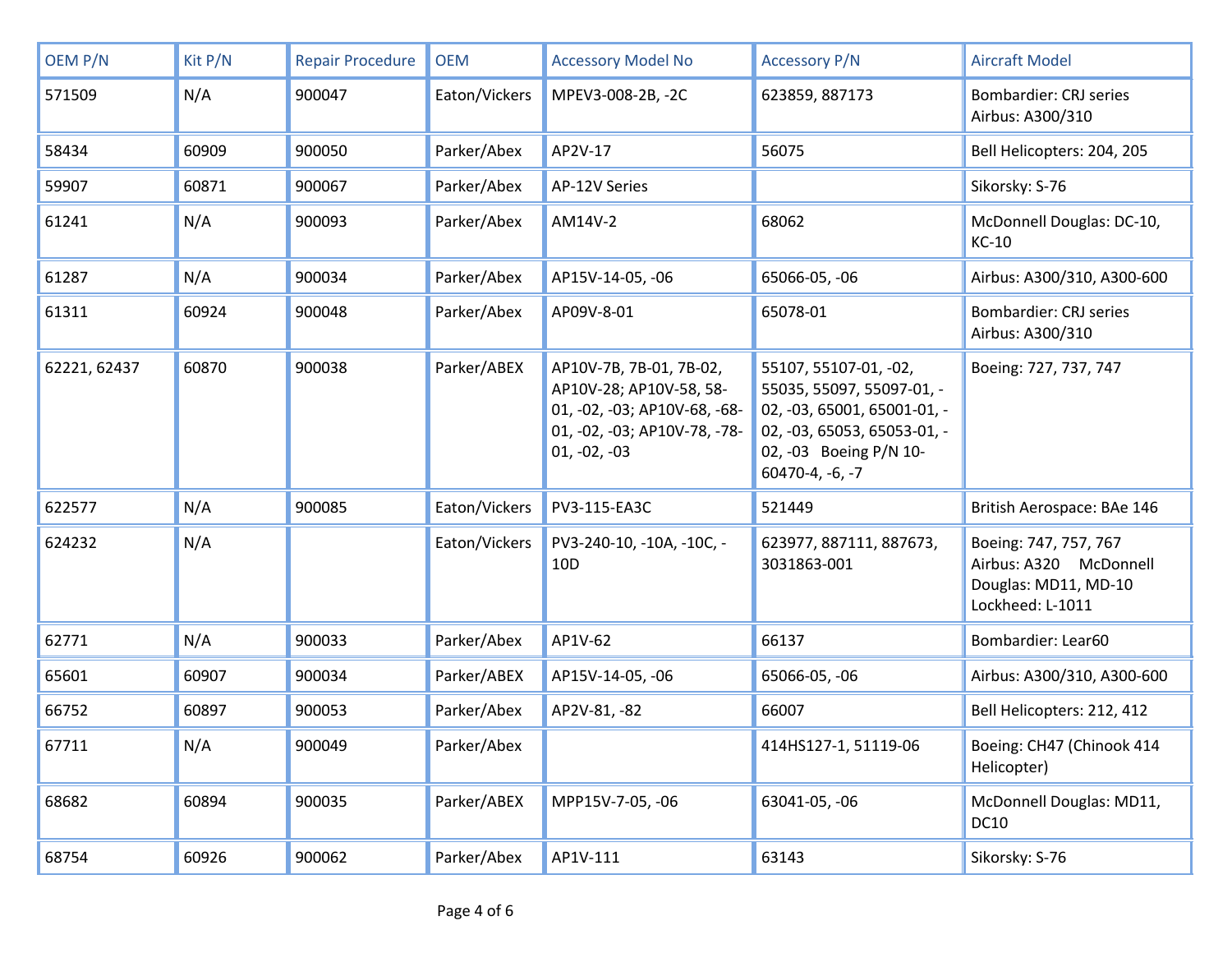| OEM P/N                                                   | Kit P/N | <b>Repair Procedure</b> | <b>OEM</b>              | <b>Accessory Model No</b>                                                                   | <b>Accessory P/N</b>                                                                                                                          | <b>Aircraft Model</b>                                                              |
|-----------------------------------------------------------|---------|-------------------------|-------------------------|---------------------------------------------------------------------------------------------|-----------------------------------------------------------------------------------------------------------------------------------------------|------------------------------------------------------------------------------------|
| 68984, 44198                                              | 60895   | 900078                  | Parker/Abex             | PMP3V Series, 9914460-3                                                                     | 66068, 66166                                                                                                                                  | Boeing: 747, 757, 767, 777                                                         |
| 69534                                                     | 60873   | 900034                  | Parker/ABEX             | MPP15V-7-05, -06                                                                            | 63041-05, -06                                                                                                                                 | McDonnell Douglas: MD11,<br><b>DC10</b>                                            |
| 697988G,<br>721810G,<br>SD1262G,<br>SD1315G               | N/A     | 900013                  | Hamilton/Sun<br>dstrand | 20AGD02, 40AGD10                                                                            | 699647                                                                                                                                        | Fokker: F28                                                                        |
| 700631G,<br>728638G,<br>SD1224G,<br>SD1334G               | N/A     | 900002                  | Hamilton/Sun<br>dstrand | 60AGD04, 60AGD12,<br>60AGD18, 60AGD40,<br>60AGD42,                                          | 698870, 700196, 700842,<br>731753, 735511, 737837                                                                                             | McDonnell Douglas: DC-9-<br>50/-81/-82, MD-88                                      |
| 706671G,<br>713618G,<br>714518G,<br>SD1265G,<br>SD1284G   | N/A     | 900011                  | Hamilton/Sun<br>dstrand | 60AGDO9, 60AGD15,<br>60AGD17                                                                | 705117, 716066, 729490                                                                                                                        | Boeing: 747                                                                        |
| 713731G,<br>737225G                                       | N/A     | 900041                  | Hamilton/Sun<br>dstrand | 30EGS051, 30IDG08,<br>50IDG04                                                               | 728471, 755704                                                                                                                                | Bombardier: CL600/601, CRJ<br>100/200 British Aerospace:<br>BAe 146-100A/200A/300A |
| 715992G,<br>718360G,<br>SD1289G,<br>SD1301G               | N/A     | 900003                  | Hamilton/Sun<br>dstrand | 90IDG05, 90IDG01,<br>90ADG01                                                                | 707304D                                                                                                                                       | Lockheed: L-1011                                                                   |
| 733754G,<br>733754AG,<br>1702454,<br>SD1385G,<br>SD1385AG | N/A     | 900030                  | Hamilton/Sun<br>dstrand | 40EGS061, 90IDG11,<br>90IDGS01A, 90IDGS01C,<br>90IDGS01D, 90IDGS01E,<br>90IDGS05, 90IDGS05A | 740508, 739515, 727792,<br>729825, 736664, 744041,<br>729714, 735874, 745329,<br>747194, 729184, 739515,<br>733756, 733757, 766261,<br>766262 | Airbus: A310, A300-600<br>Boeing: 747, 757, 767                                    |
| 763032G                                                   | N/A     | 900044                  | Hamilton/Sun<br>dstrand |                                                                                             | 766261                                                                                                                                        | Airbus: A310, A300-600<br>Boeing: 747, 757, 767                                    |